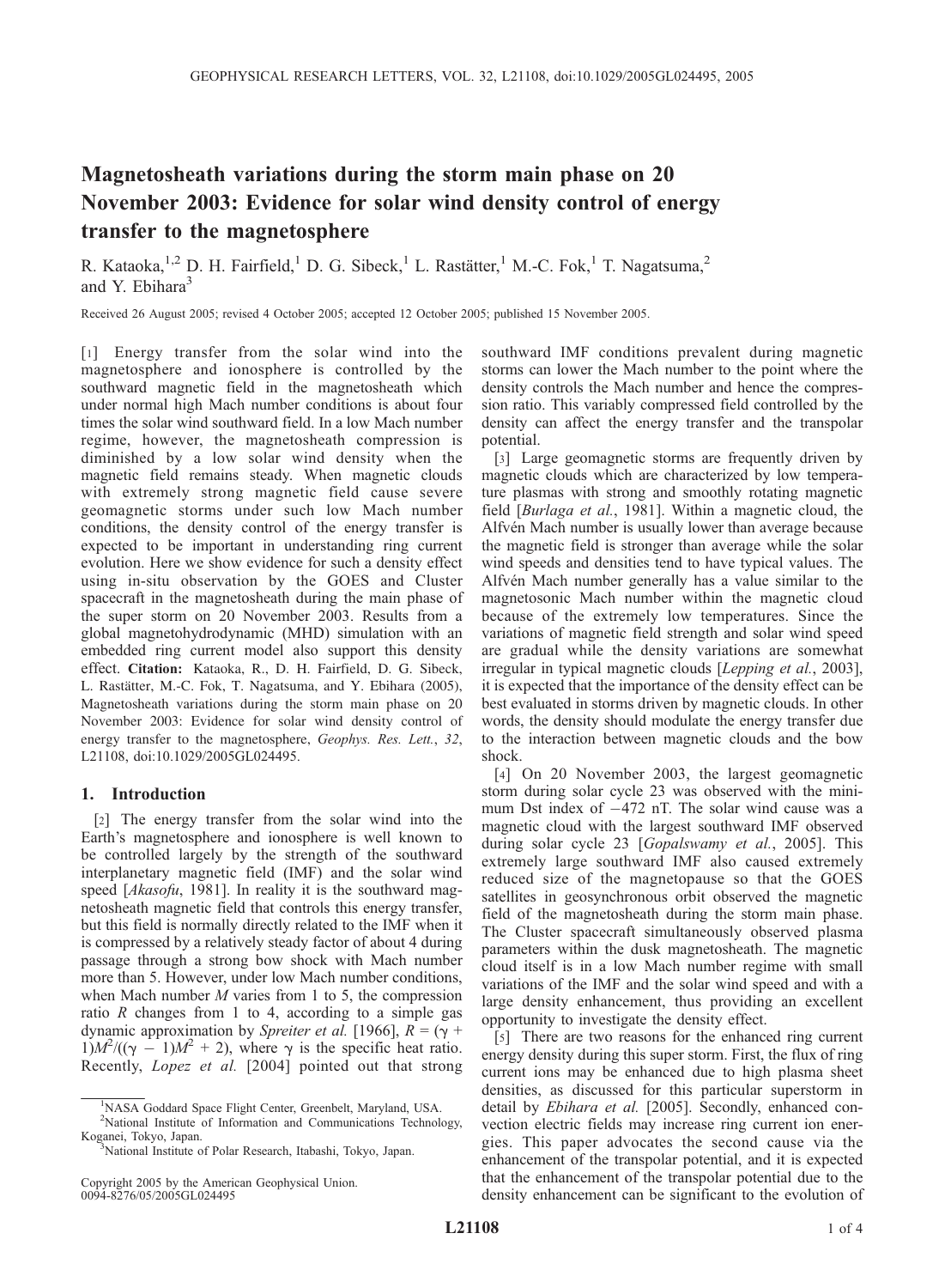

Figure 1. Solar wind parameters and geomagnetic activity indices during the main phase of the super storm on 20 November 2003. Solid lines are (a) the IMF strengths with and without the X component, (b) solar wind speed, (c) densities, (d) temperatures, (e) Alfvén Mach number, (f) northern hemispheric polar cap index, (g) SYM-H index, and (h) Dst index. Dotted lines are (a) the strength of the southward IMF in GSM coordinate system, (c) dynamic pressure, (f) transpolar potential obtained from the MHD simulation, and (g) SYM-H index obtained from the ring current model. Maximum strengths of Region 1 dynamo current density (see text in detail) are shown as crosses in panel (f). Diamonds in panels (g) and (h) shows the Dst index.

the ring current. The purpose of this paper is to report evidence for the density effect, focusing on the main phase of this super storm. A magnetohydrodynamic (MHD) simulation is conducted in an attempt to reproduce the magnetosheath observations by GOES and Cluster spacecraft. A ring current model is included to describe a realistic ring current evolution.

### 2. Simulation Models

[6] We use the Block Adaptive Tree Solar-wind Roe Upwind Scheme (BATSRUS) code to solve 3D MHD equations in a finite volume form using numerical methods related to Roe's Approximate Riemann Solver [Powell et al., 1999]. The magnetospheric MHD part is attached to an ionospheric potential solver that provides electric potentials and conductivities in the ionosphere from magnetospheric field-aligned currents. The Earth's magnetic field is approximated by a dipole with a continually updated axis orientation and co-rotating inner magnetospheric plasma. The simulation box used in this study extends from  $-228$  to 60  $R_E$  in the X direction, and from -96 to 96  $R_E$  in the Y and Z direction in the GSM coordinate system. ACE Level 2 data is propagated from the ACE position to the simulation inflow boundary at  $X = 60$  R<sub>E</sub> with two-hour running averaged velocity in the X component. Before input, the 64 sec plasma moment data are linearly interpolated on a 16 sec temporal grid of the magnetic field observations. For simplicity, the Bx component is ignored in this MHD simulation. We confirmed that the results exhibit little changes even if we include the Bx component, because of its relatively small amplitude as shown in the Section 3.

[7] The ring current is simultaneously simulated using a ring current model developed by Fok et al. [1996]. The temporal and spatial variations of the phase space densities are determined for the protons in the energy range from 1 to 300 keV. Magnetospheric protons are lost by two processes; charge exchange with neutral hydrogen and adiabatic loss cone. The simulation box is specified as between the magnetopause and the nightside boundary at 10  $R<sub>E</sub>$ . The magnetic field geometry inside the magnetopause, temperatures and densities at outer boundary, and the ionospheric potential distributions are obtained as the input parameters from the MHD simulation at each time step.

#### 3. Model-Data Comparison

[8] The evolution of the Dst index on 20 November 2003 is shown in Figure 1h. The 3 hour time interval focused on in this paper is indicated by vertical solid lines, where the main phase is evolving toward its maximum depression. Other activity indices, the SYM-H and PCN indices, are plotted in Figures 1f and 1g enlarging the 3 hour period. The two solid lines in Figure 1g show (upper) the SYM-H and (lower) pressure corrected SYM-H [Gonzalez et al., 1994]. As indicated by Dst and SYM-H, the strength of the ring current increases slowly and rapidly before and after 1630 UT, respectively. The empirical relation of Trochichev et al. [1996] is used to convert the PCN index into kV units to approximately represent the transpolar potential.

[9] Some input parameters for the MHD simulation are selected and compiled in Figures 1a-1e. In order to make it easier to compare with the ground-based activity indices in Figures 1f and 1g, input parameters are shifted by 10 min, where 10 min is a rough propagation time from 60  $R<sub>E</sub>$  to the Earth with a 600 km/sec speed. The strength of the dominant southward IMF gradually decreases after 1630 UT, and there exist only minor  $B_Y$  ( $B_X$ ) components before (after) this time. This 3 hour time interval is a part of the magnetic cloud, identified by a strong magnetic field with a smooth rotation [see *Gopalswamy et al.*, 2005].

[10] As shown in Figure 1e, the 3 hour time interval is under a low Mach number condition of  $M_A < 4.0$ . Before 1630 UT, an extremely low  $M_A$  condition of  $M_A$  < 2.0 creates an extremely weak bow shock and minimal field compression according to the Rankine-Hugoniot theory. It is noteworthy here that the subsolar bow shock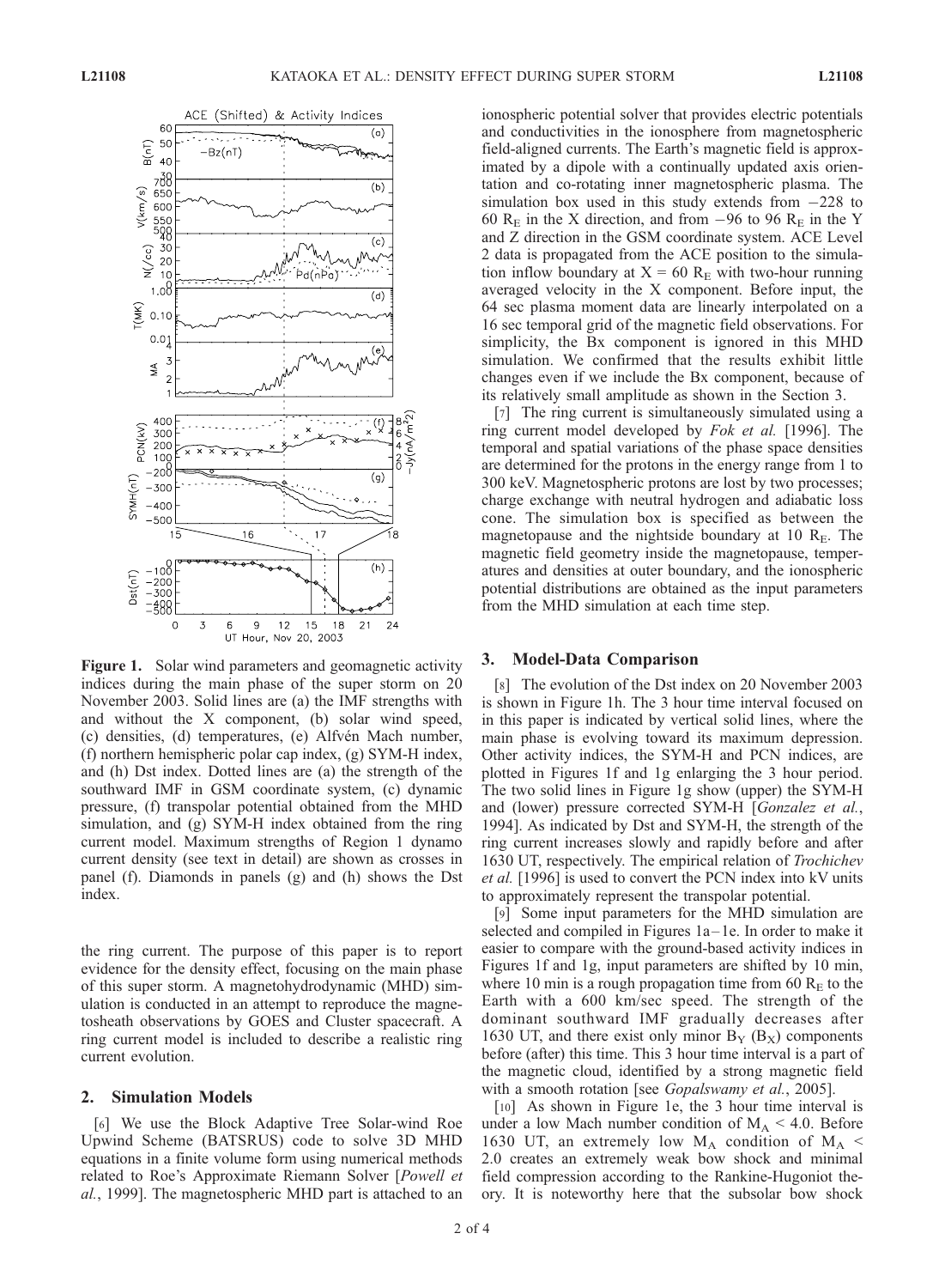

Figure 2. Magnetic fields observed by the GOES 12  $\frac{1}{2}$  of the results from the ring current simulation suggest that  $\frac{1}{2}$  of the results from the ring current simulation suggest that satellite (solid lines) in GSM Cartesian (Bx, By, Bz) and polar (B,  $\theta$ ,  $\varphi$ ) coordinate systems. Dotted lines show the prediction from the MHD simulation.

expands up to  $X = 35$  R<sub>E</sub> in the MHD simulation as has been typically observed under such extreme conditions [e.g., Fairfield et al., 2001]. After 1630 UT, a large enhancement of the solar wind density causes a condition of  $M_A > 2.0$ , and the compression ratio across the bow shock increases to larger value. The PCN index in Figure 1f tracks the first order trend of the Mach number variations.

[11] Figure 2 compares the magnetic field observation (solid lines) by GOES 12 around noon with the simulation results (dotted lines). GOES 12 was completely within the magnetosheath as indicated by the southward magnetic field during this entire time interval. The variation of the magnetic fields is reasonably reproduced by the MHD simulation. Some disagreements are found only in the magnetic field amplitudes and transient features. What we can learn from this comparison is that, even if the IMF strength is somewhat steady as shown in Figure 1a, the magnetosheath magnetic field is highly variable due to the density effect under low Mach number conditions. It is also worthwhile noting that GOES 10 at prenoon sector experienced the magnetopause crossing at 1630 UT, exactly the same time as predicted by the MHD simulation (not shown).

[12] Figure 3 compares the Cluster observations (solid lines) and the simulation results (dotted lines). Four sec resolution FGM and CIS-HIA moment data from Cluster 1 are shown as representative of the other Cluster spacecraft. These spacecraft are close to the dusk magnetopause and they observe a relatively slow plasma flow associated with the boundary layer from 1515 to 1616 UT. Outside of this interval when Cluster is in the magnetosheath, the traces show reasonable agreement indicating that the simulation reproduces the magnetosheath data quite well. Understanding the cause of the relatively weak magnetosheath magnetic field in the MHD simulation is beyond the scope of this paper, but this discrepancy does not change the conclusions of the paper.

## 4. Discussion and Conclusion

[13] After 1630 UT, the averaged decrease rate of SYM-H is about 1.5 times larger than that of before 1630 UT; about  $-100$  nT ( $-150$  nT) per 1.5 hours before (after) 1630 UT. The dotted line in Figure 1g shows the simulated SYM-H index derived from an equation using the total energy of trapped particles [Ebihara et al., 2005] obtained from the ring current simulation. A similar trend is found in the simulated SYM-H, while the ring current strength is smaller than that of the observed SYM-H. The dotted line in Figure 1f shows the transpolar potential drop obtained from the MHD simulation, which is also used for the input to the ring current simulation. Since there is a significant offset of  $\sim$ 150 kV in the transpolar potential obtained from the MHD simulation because of small ionospheric conductivities in the MHD simulation, we only focus on the relative enhancement of  $\sim$ 100 kV after 1630 UT, which is similar to the PCN observation. Consistent with the variations of the PCN and SYM-H indices, all



Figure 3. Magnetic fields and plasma moments observed by the Cluster 1 satellite (solid lines). From top to bottom, shown are magnetic fields and ion velocities in GSM polar coordinate system, ion number density, and ion temperature. Dotted lines show the prediction from the MHD simulation.